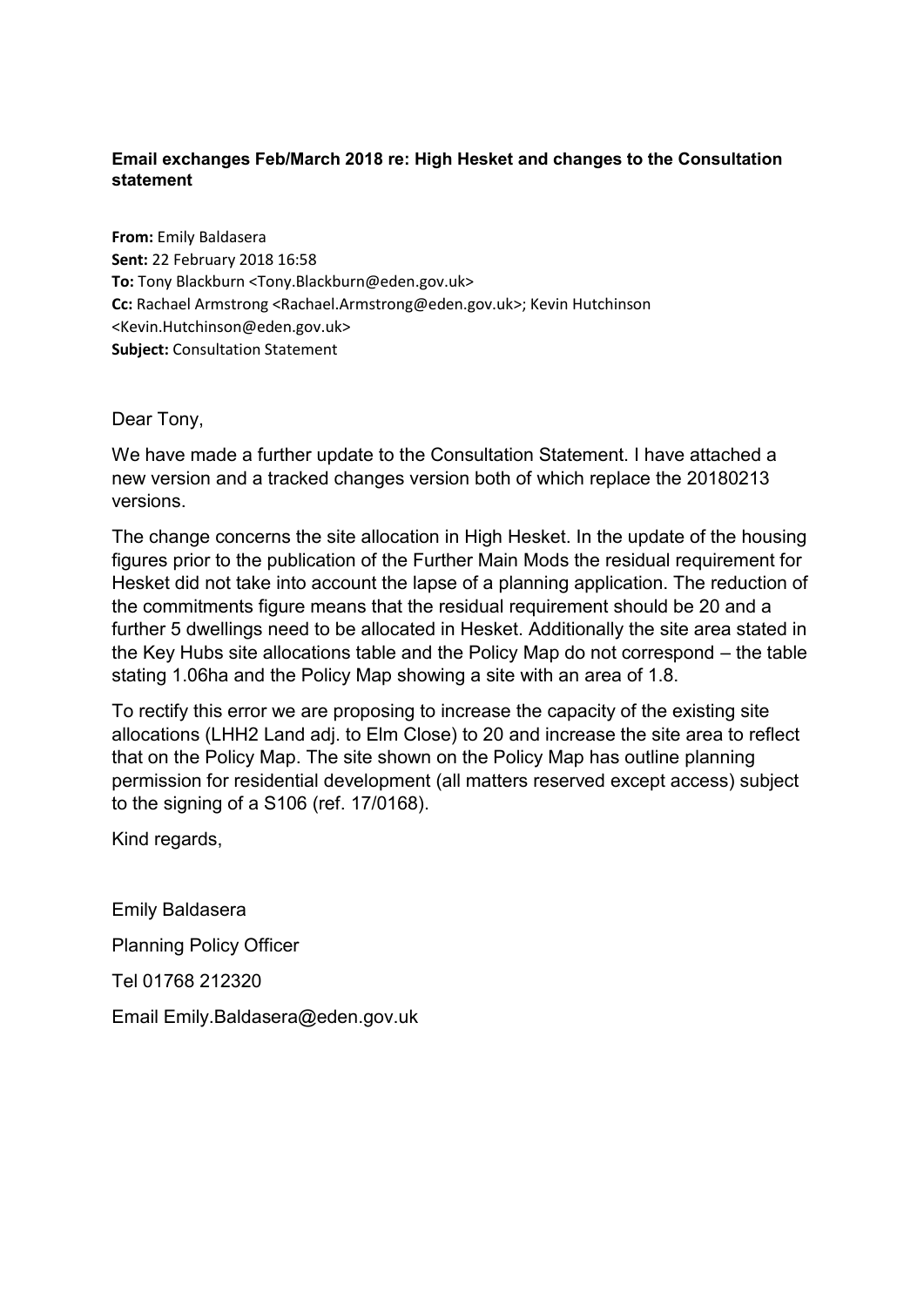**From:** Tony Blackburn **Sent:** 24 February 2018 09:34 **To:** Emily Baldasera <Emily.Baldasera@eden.gov.uk> **Cc:** Rachael Armstrong <Rachael.Armstrong@eden.gov.uk>; Kevin Hutchinson <Kevin.Hutchinson@eden.gov.uk> **Subject:** FW: Consultation Statement

## Emily, Kevin

I've had the following from the Inspector and would welcome some elaboration and/or appropriate reassurance:

*……. if the site has outline planning permission and it is simply a matter of increasing a notional figure of 15 to one of 20 then it's OK, providing it would not be an irrational conclusion i.e. given the Plan's Development Management policies and the site circumstances, 20 dwellings would be very unlikely to receive detailed planning permission.* 

Tony

Tony Blackburn

Programme Officer

01254 260286